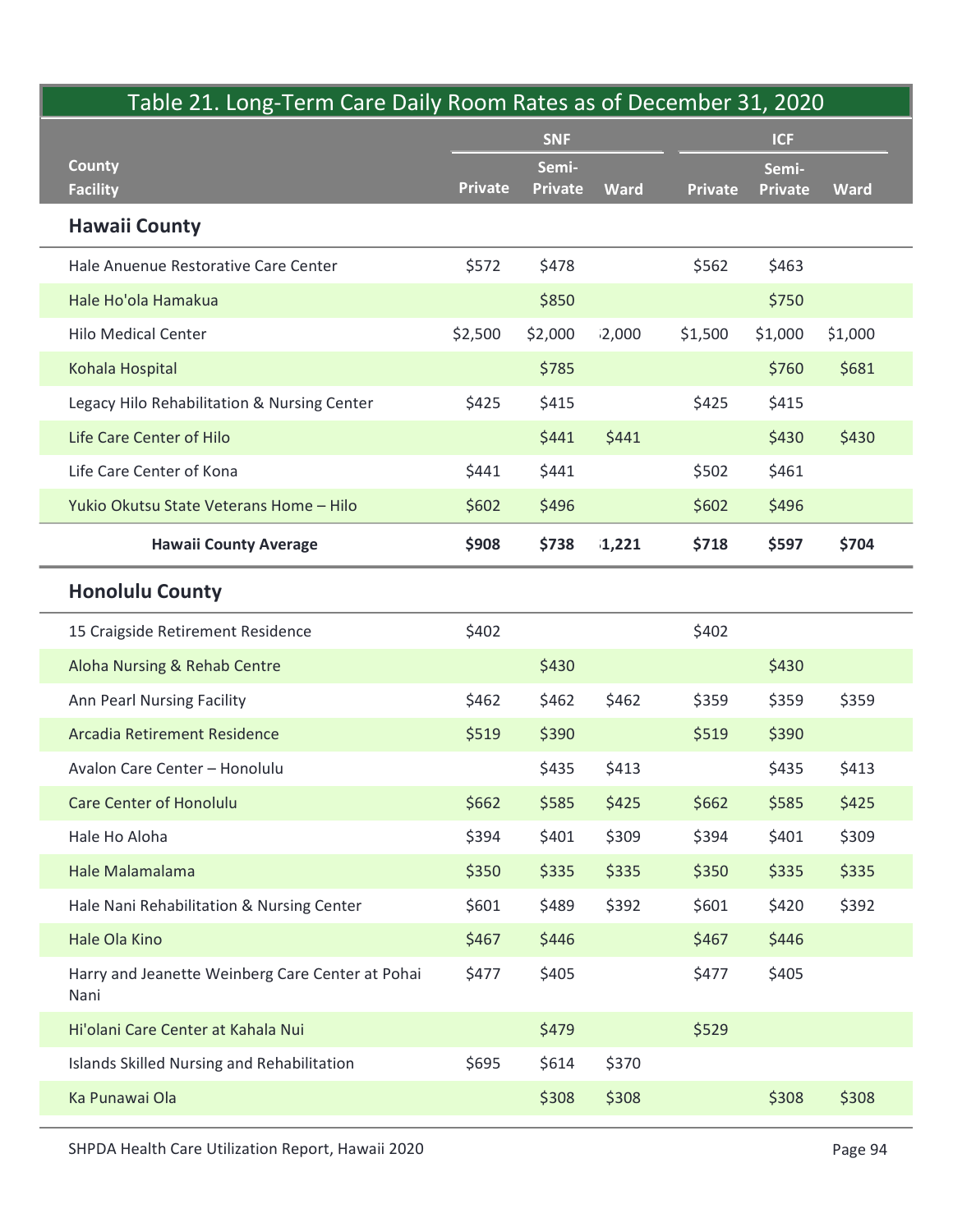|                                                  |                     |                |             | Table 21. Long-Term Care Daily Room Rates as of December 31, 2020 |                |             |  |
|--------------------------------------------------|---------------------|----------------|-------------|-------------------------------------------------------------------|----------------|-------------|--|
| <b>County</b>                                    | <b>SNF</b><br>Semi- |                |             | <b>ICF</b><br>Semi-                                               |                |             |  |
| <b>Facility</b>                                  | <b>Private</b>      | <b>Private</b> | <b>Ward</b> | <b>Private</b>                                                    | <b>Private</b> | <b>Ward</b> |  |
| Kaiser Permanente Moanalua Medical Center        | \$1,273             | \$1,273        |             |                                                                   |                |             |  |
| Kalakaua Gardens                                 | \$475               | \$415          |             | \$475                                                             | \$415          |             |  |
| Kuakini Geriatric Care, Inc                      | \$495               | \$450          |             | \$430                                                             | \$390          |             |  |
| <b>Kulana Malama</b>                             | \$425               | \$425          |             | \$425                                                             | \$425          |             |  |
| Leahi Hospital                                   | \$370               | \$362          | \$355       | \$370                                                             | \$362          | \$355       |  |
| Liliha Healthcare Center                         | \$333               | \$333          | \$333       | \$333                                                             | \$333          | \$333       |  |
| Liliha Kupuna Skilled Nursing Facility           | \$575               | \$475          |             | \$575                                                             | \$475          |             |  |
| Maluhia Hospital                                 | \$330               | \$310          | \$305       | \$330                                                             | \$310          | \$305       |  |
| Manoa Cottage Kaimuki                            | \$435               | \$412          | \$379       | \$435                                                             | \$412          | \$379       |  |
| Maunalani Nursing and Rehabilitation Center      | \$438               | \$414          | \$406       | \$438                                                             | \$414          | \$406       |  |
| Nuuanu Hale                                      | \$314               | \$314          | \$312       | \$314                                                             | \$314          | \$312       |  |
| <b>Oahu Care Facility</b>                        | \$315               |                | \$315       | \$305                                                             |                | \$305       |  |
| Palolo Chinese Home                              | \$503               | \$436          |             | \$485                                                             | \$400          |             |  |
| <b>Pearl City Nursing Home</b>                   | \$325               |                | \$325       | \$315                                                             |                | \$315       |  |
| Pu'uwai 'O Makaha                                | \$394               | \$394          | \$394       | \$341                                                             | \$341          | \$341       |  |
| Wahiawa General Hospital                         | \$390               | \$380          | \$370       | \$390                                                             | \$380          | \$370       |  |
| <b>Honolulu County Average</b>                   | \$478               | \$451          | \$362       | \$429                                                             | \$395          | \$351       |  |
| <b>Kauai County</b>                              |                     |                |             |                                                                   |                |             |  |
| Garden Isle Rehabilitation & Healthcare Center   | \$481               | \$481          | \$481       | \$449                                                             | \$449          | \$449       |  |
| Hale Kupuna Heritage Home                        | \$417               | \$417          | \$394       | \$390                                                             | \$390          | \$341       |  |
| Kauai Care Center                                | \$474               | \$474          |             | \$451                                                             | \$451          |             |  |
| Samuel Mahelona Memorial Hospital                | \$928               | \$879          | \$830       | \$897                                                             | \$820          | \$776       |  |
| West Kauai Medical Center/KVMH                   | \$990               | \$937          |             | \$957                                                             | \$875          |             |  |
| <b>Kauai County Average</b>                      | \$658               | \$638          | \$568       | \$629                                                             | \$597          | \$522       |  |
| <b>Maui County</b>                               |                     |                |             |                                                                   |                |             |  |
|                                                  |                     |                |             |                                                                   |                |             |  |
| SHPDA Health Care Utilization Report Hawaii 2020 |                     |                |             |                                                                   |                |             |  |